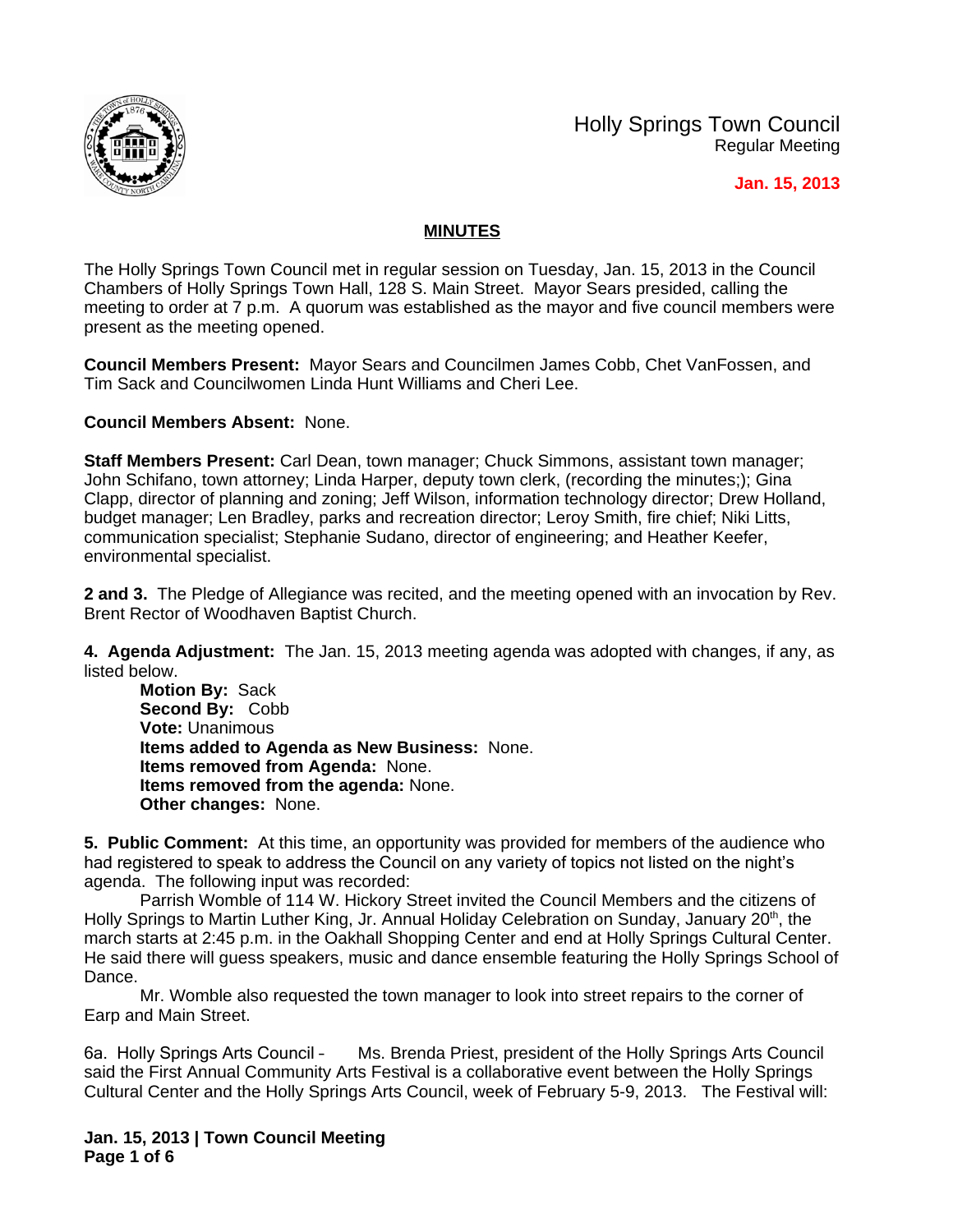- showcase local artists, writers and performers
- help adults and children try out new forms of art
- discover new teachers and classes
- connect collectors with local talented artists

She said the week will culminate with our first fundraising Gala Evening and Art Raffle, from 6 p.m. to 9 p.m., on Feb.  $9<sup>th</sup>$ . The entertainment/performance will be Holly Springs' resident wire artist, Jonathan Daniels.

Ms. Priest invited town staff and the Councilmembers to participate in the week's events and attend the Arts Council ribbon cutting at 11:30 a.m. to 1 p.m. on Feb. 6 at the Cultural Center.

**Action:** No Action.

**6b. Operation Coming Home Project** – Mr. Phillip Squires of Royal Homes Builders explained they are participating in a program called Operation Coming Home that provides a home at no cost to a disabled American combat veteran. This is made possible by private and public partnerships that share in the costs of the project so that the home comes at no cost to the veteran.

Mr. Squires asked that the Town Council consider granting a waiver of all fees, deposits and utility connection costs associated with the construction of a new home for this project, an approximately 2,500 square foot home to be located on Lot 128 of Forest Springs subdivision. Mr. Squires estimates this amount to be in the neighborhood of \$12,500. The Code Enforcement and Engineering Departments have no objections if the Council were to provide these fee waivers.

He said this is the fifth Operation Coming Home house that has been provided in this area over the past few years. Two were built in Fuquay-Varina (which waived all fees) and two in Harnett County. The veteran to receive the house is selected by the Operation Coming Home program, and the recipient for the Holly Springs project has been determined.

He said that building inspections still would be done for this project. The waiver would include all fees, including water meter deposit upon completion of the home

**Action:** The Council approved a motion to waive any and all fees, costs and deposits associated with the construction and initial occupation of a new home on Lot 128 Forest Springs subdivision being provided by Operation Coming Home to a disabled American veteran.

**Motion By:** VanFossen **Second By:** Williams **Vote:** Unanimous

**7. Consent Agenda:** The Council approved a motion to approve all items on the Consent Agenda. The motion carried following a motion by Councilman Sack, a second by Councilman Cobb and a unanimous vote. The following actions were affected:

7a. Minutes - The Council approved minutes of the Council's special and regular meetings held July 17, 2012.

7b. Budget Amendment Report – The Council received monthly report of amendments to the FY 2012-13 budget approved by the town manager. *A copy of the budget amendment report is attached to these minutes.*

7c. Resolution 13.01 – The Council adopted Resolution 13-01 to direct town clerk to investigate the sufficiency of annexation petition A13-01 and setting a public hearing on the question of annexation for Tuesday, Feb. 5, 2013. *A copy of Resolution 13-01 is attached to these minutes.*

7d. Resolution 13.02 – The Council adopted Resolution 13-02 to direct town clerk to investigate the sufficiency of annexation petition A13-02 and setting a public hearing on the question of annexation for Tuesday, Feb. 5, 2013.*A copy of Resolution 13-02 is attached to these minutes.* 

7e. Resolution 13-03 – The Council adopted Resolution 13-03 Resolution 13-03 declaring certain personal property surplus to the needs of the town.*A copy of Resolution 13-03 is attached to these minutes.*

7f. Budget Amendment, \$2,000 – The Council adopted an amendment to the FY 2012-13 budget in the amount of \$2,000 to use economic development sponsorship funds from the prior

**Jan. 15, 2013 | Town Council Meeting Page 2 of 6**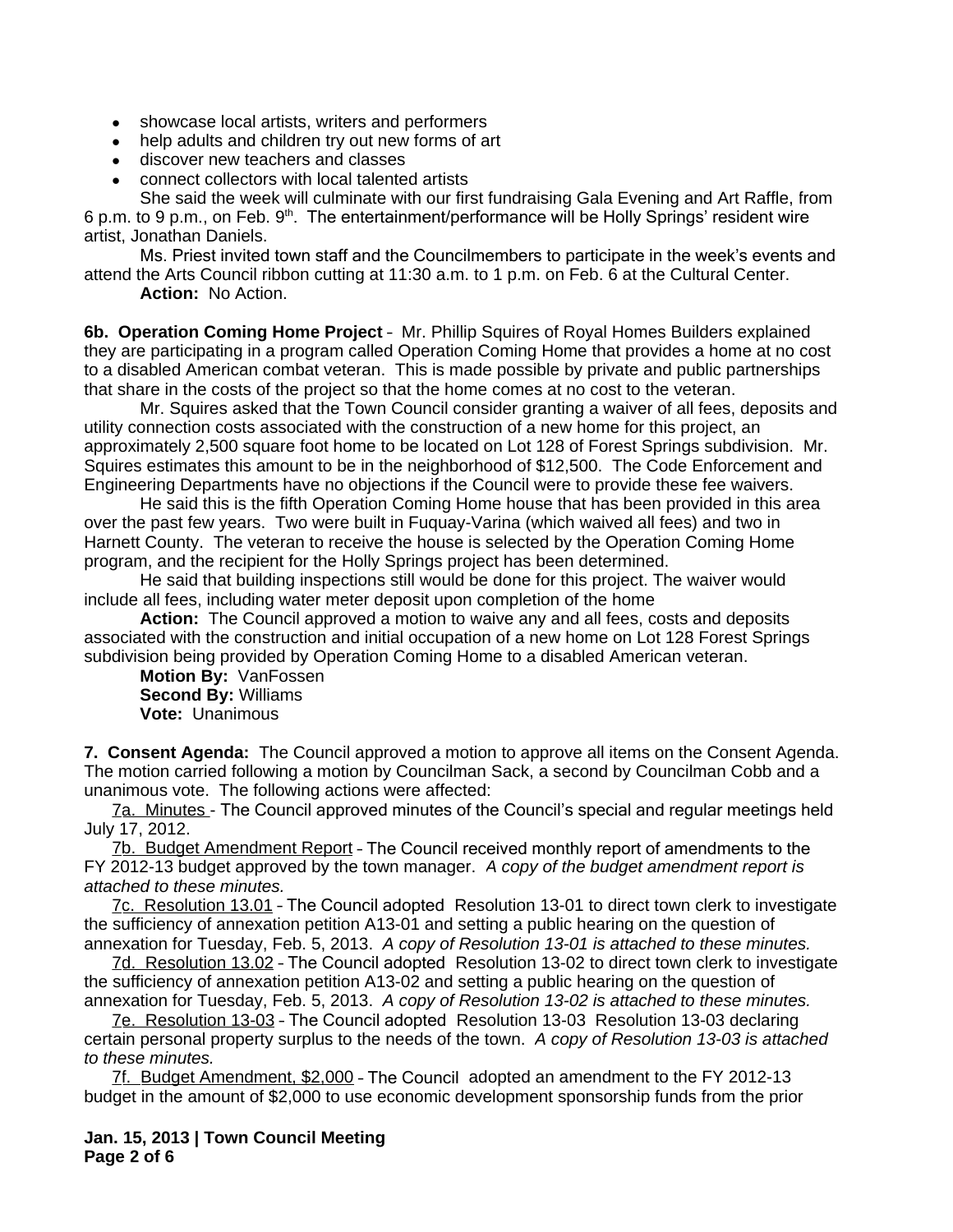year for current year work. *A copy of the budget amendment is attached to these minutes.*

7g. Quarterly Financial Report – The Council received financial report of the quarter ending Dec. 31, 2012. *A copy of the quarterly financial report is attached to these minutes.*

**8a. Jefferson L. Sugg Park Master Plan Contract** – M r. Bradley said that in August 2012 staff interviewed 16 consultants to undertake the design of the master plan the Sugg Farm property. He said the consultant committee selected Alta Greenways to master plan the Sugg property after the purchase was complete.

He said in recent weeks, the Town closed on the purchase and staff recommends approval to enter into a contract with Alta Greenways in the amount of \$79,422 to create a master plan for th e property.

Councilman Cobb asked if the plan review process will be similar of the Mims project. Mr. Bradley said the process will be same as the Mims project.

**Action #1:** The Council approved a motion to adopt an amendment to the FY 2012-13 budget in the amount of \$79,425 to amend the Project Fund for the Jefferson L. Sugg Park project.

**Motion By:** Sack **Second By:** Cobb **Vote:** Unanimous

*A copy of the budget amendment is attached to these minutes.*

**Action #2:** The Council approved a motion to enter into a contract with Alta Greenways in the amount of \$79,422 for the master planning of the Jefferson L. Sugg Park project.

**Motion By:** Cobb **Second By:** Sack **Vote:** Unanimous

**8b. Bass Lake Outfall Greenway Waiver** – Ms . Heather Keefer said the town is requesting a waiver to the Bass Lake buffer to allow construction of the Bass Lake Outfall Greenway in the Town's 100-foot undisturbed Bass Lake Buffer, UDO Section 7.06 D, 4, e., (1).

Ms. Keefer explained to the Council Members the following:

- The Town's Bass Lake buffer rules require a 100-foot undisturbed buffer to be provided on both sides of perennial streams that drain to Bass Lake.
- The Bass Lake Outfall Greenway Project has requested a waiver to the Bass Lake Buffer Rules UDO Section 7.06 D, 4, e., (1), to impact to the Bass Lake buffer for the construction of an asphalt greenway trail in the Bass Lake buffer within the Town's existing sanitary sewer outfall.
- The greenway trail will provide safe pedestrian and bicycle alternative connection between Parrish Womble Park to the existing greenway network at the Bass Lake Park and Retreat Center.
- The 10-foot wide asphalt trail will allow the public the opportunity to enjoy the natural resources in the area and provide greater access to existing parks and greenways.
- The areas within the 30-foot easement not constructed as part of the trail will be grassed to provide filtration of the surrounding runoff prior to stormwater runoff entering into the stream.
- The applicant will be required to obtain permits from the US Army Corps of Engineers and the NC Division of Water Quality for impacts to streams, wetlands and the State regulated Neuse River Buffer.
- This buffer waiver request is consistent with UDO Section 7.06 D, 4, e., (2), which requires a 100-foot buffer on both sides of all other perennial streams in the Neuse River Basin that allows greenway trail installation within the buffer.
- This buffer waiver request is in accordance Town agreements with the Clean Water Management Partnership requiring a protected stream buffer along perennial streams tributary to Bass Lake.

**Jan. 15, 2013 | Town Council Meeting Page 3 of 6**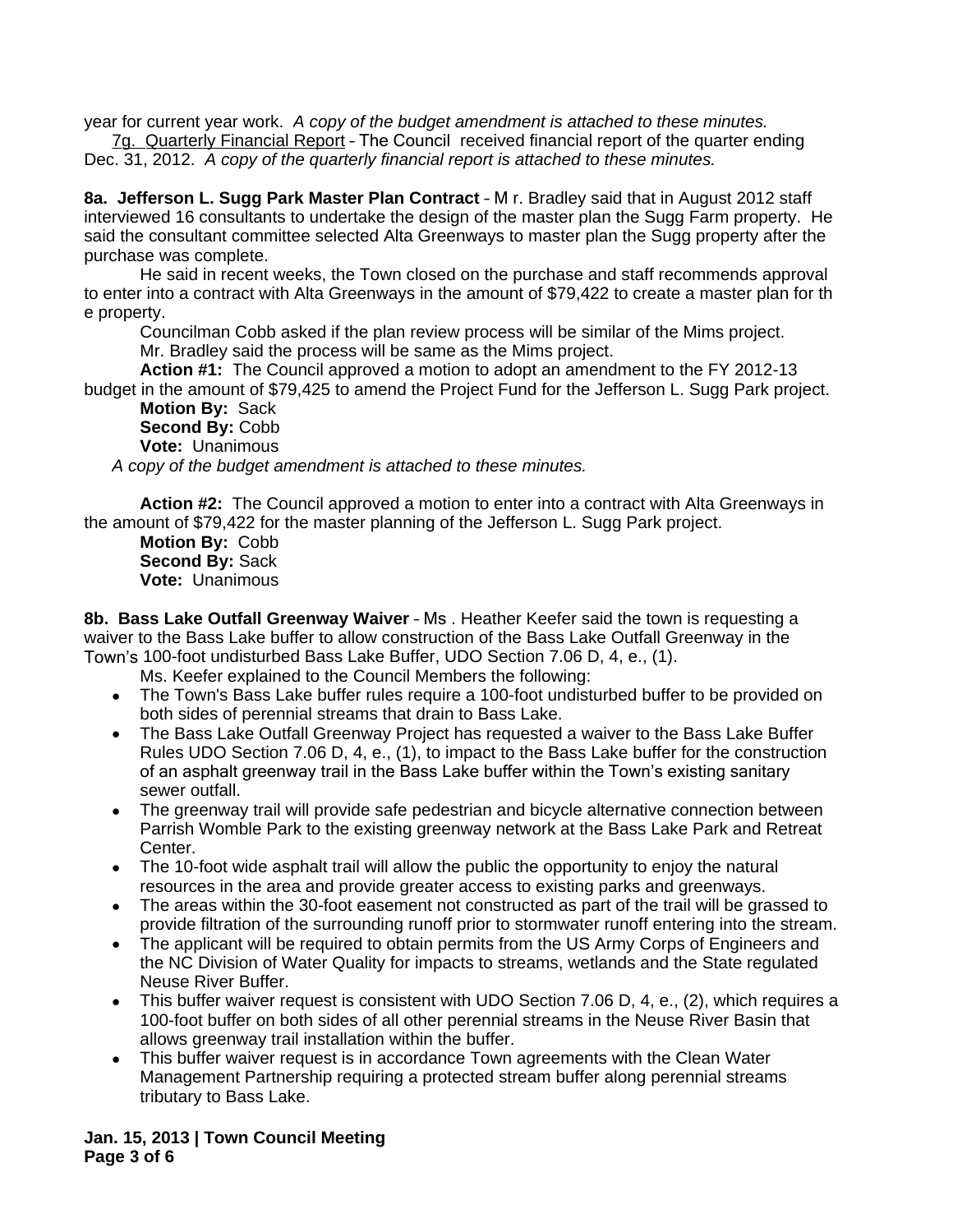**Action #1:** The Council approved a motion to make the necessary findings of fact to be recorded in the minutes for a waiver of UDO Section 7.06 D, 4, e., (1), to impact to the Bass Lake buffer for the construction of the Bass Lake Outfall Greenway in the 100-foot Bass Lake buffer as requested by the Town of Holly Springs Parks and Recreation Department.

- 1. The carrying out of the strict letter of the UDO will result in practical difficulties in the development of the property included in the Waiver Petition.
- 2. Approval will observe the spirit of the UDO.
- 3. Approval will secure public safety and welfare.
- 4. Approval will provide substantial justice.
- 5. a. There are exceptional conditions pertaining to the particular piece of property in question because of its shape, size, or topography, that are not applicable to other lands, buildings, or structures in the same district, or

b. There is a peculiar characteristic of a proposed use which makes the application of certain development standards of the UDO, as requested in the petition for waiver of Riparian Buffer Regulations, unrealistic.

- 6. Granting the Waiver requested will not confer any special privileges that are denied to
- 7. A literal interpretation of the provisions of the UDO would deprive the applicant of rights commonly enjoyed by other owners and residents of the district in which the property is located.
- 8. The requested Waiver will be in harmony with the purpose and intent of the UDO and will not be injurious to neighbor or to the general welfare.
- 9. The special circumstances giving rise to the Waiver request are not as a result of actions of the Applicant.
- 10. Waiver Requested is the minimum variance that will make possible the legal use of the land, building, or structure.

**Motion By:** Williams **Second By:** Lee **Vote:** Unanimous *A copy of the findings of facts is attached to these minutes.*

**Action #2:** The Council approved a motion to grant a waiver of UDO Section 7.06 D, 4, e., (1) to impact to the Bass Lake buffer for the construction of the Bass Lake Outfall Greenway in the 100-foot Bass Lake buffer as requested by the Town of Holly Springs Parks and Recreation Department.

**Motion By:** Williams **Second By:** Cobb **Vote:** Unanimous

**8c. North Main Street Property** – Mr. Schifano said that on Monday, Jan. 7, the Wake County Board of County Commissioners approved the sale of 42 acres of land located on North Main Street, currently owned by Wake County as part of the South Wake landfill, the "Borrow Pit." This property is being acquired by the Town for a total sale price of \$48,700 per acre (\$2,058,939 in total.)

He said at closing, the Town would pay to the County \$253,668, and the County will allow the Town to pay the remainder (\$1,805,271) over 10 years. In exchange, the Town would be required to install an internal access road and utilities that may eventually serve the County's remainder tract, Tract 1, which is being reserved for a future elementary school site.

**Action:** The Council approved a motion to approve sales contract and authorize its execution by the town manager and finance director.

**Motion By:** Sack **Second By:** Williams

**Jan. 15, 2013 | Town Council Meeting Page 4 of 6**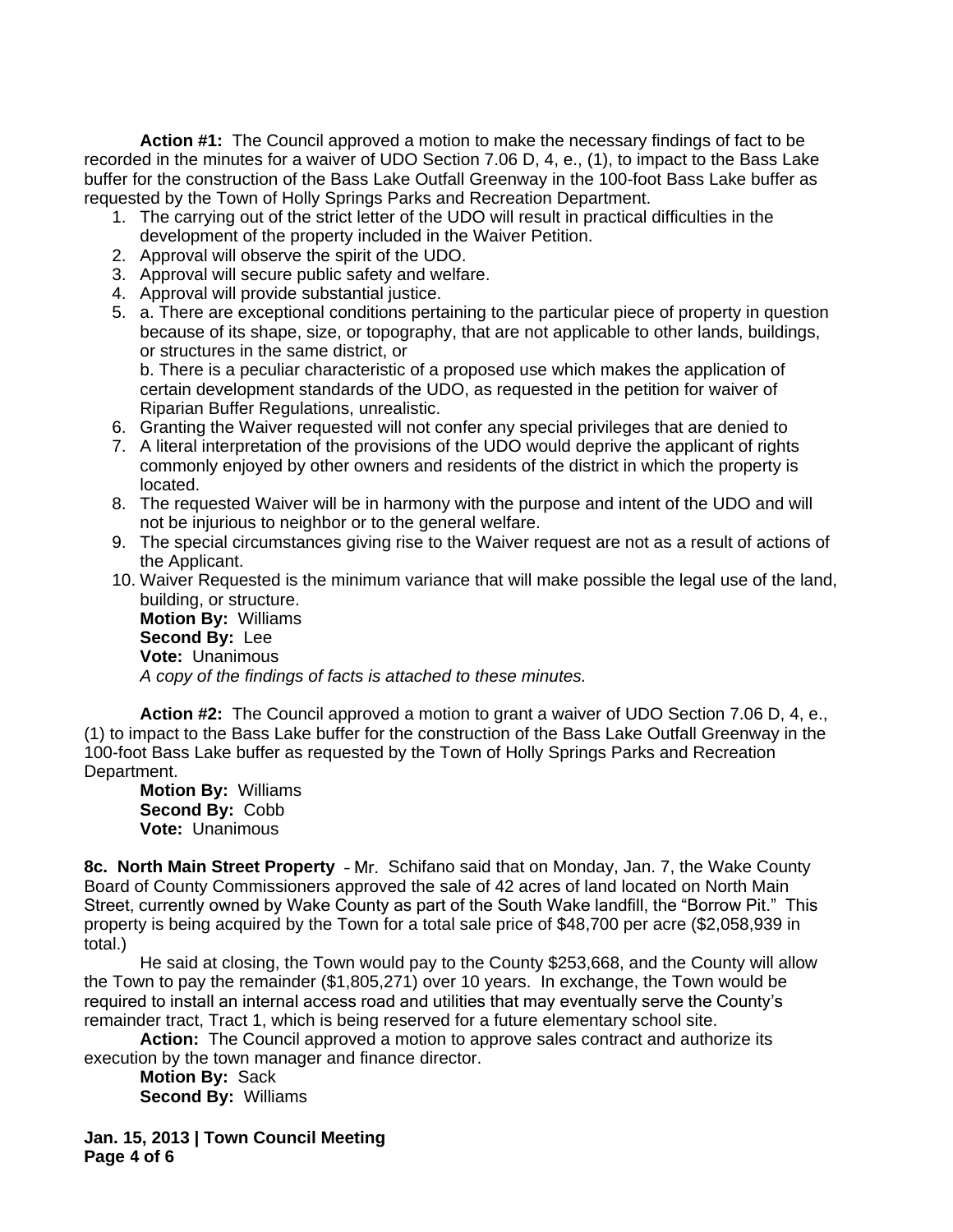**Vote:** Unanimous

*A copy of the sales contract is attached to these minutes.*

**8d. North Main Athletic Complex Project Design** – Mr. Bradley said with the acquisition of land for the North Main Athletic Complex, staff is requesting the Council's approval to enter into a contract with Withers and Ravenel for design work.

He said the scope of services is for the development of North Main Athletic Complex Phase 1 would consist of nine tennis courts, two artificial turf soccer fields, associated parking, roadway (Anchor Creek Way extension), and associated infrastructure. The request is to consider entering into a contract with Withers and Ravenel for design work in the amount of \$233,000.

Councilwoman Williams said that \$233,000 seems to be a lot of money for the scope of services for this project.

Mr. Bradley said that the contract is in-line with other similar design contracts of this nature.

Mr. Dean said this contract will also include construction drawings and road design that will go through the property connecting NC 55 Bypass with Main Street.

**Action #1:** The Council approved a motion to adopt an amendment to the FY 2012-13 budget in the amount of \$233,000 to amend the North Main Athletic Complex Project Fund.

**Motion By:** VanFossen **Second By:** Sack **Vote:** Unanimous *A copy of the budget amendment is attached to these minutes.*

**Action #2:** The Council approved a motion to enter into a contract with Withers and Ravenel in the amount of \$233,000 for design work for the North Main Athletic Complex project.

**Motion By:** Williams **Second By:** Cobb **Vote:** Unanimous

**9. Other Business:** Mayor Sears thanked and recognized a boy scout who was visiting the meeting.

Mr. Womble thanked the sponsors who are supporting Martin Luther King Jr. celebration and invited all to join the celebration on Sunday, January 20.

Councilman Sack reported that there were trash located on Holly Springs Road that needs to be picked up and there's mold on the entrance sign located on Holly Springs Road that needs to be cleaned. Mr. Sack gave the results of the last landfill meeting.

Councilwoman Williams inquired about the tree cutting on Stinson Avenue.

Ms. Clapp said the trees are being replaced.

**10.** Manager's Report: Mr. Dean reminded the Council members of the Advocacy Goals Conference 2013 held at the Raleigh Convention Center on January 24, from 9:30 a.m. to 5:00 p.m. He also reminded the members of the Chamber Banquet, at Raleigh Marriott Crabtree Valley on Friday, Jan. 25 from 6 p.m. to 8:30 p.m.

**11. Closed Session:** The Council approved a motion to enter Closed Session, pursuant to North Carolina General Statute 143-318.11(a)(3) to discuss matters of the financial settlements with the Western Wake Partnership and Green Engineering vs. Davis, Martin, Powell and Associates' legation.

**Motion By:** Sack **Second By:** Cobb **Vote:** Unanimous

General Account of Closed Session – *Jan. 15, 2013.*

**Jan. 15, 2013 | Town Council Meeting Page 5 of 6**